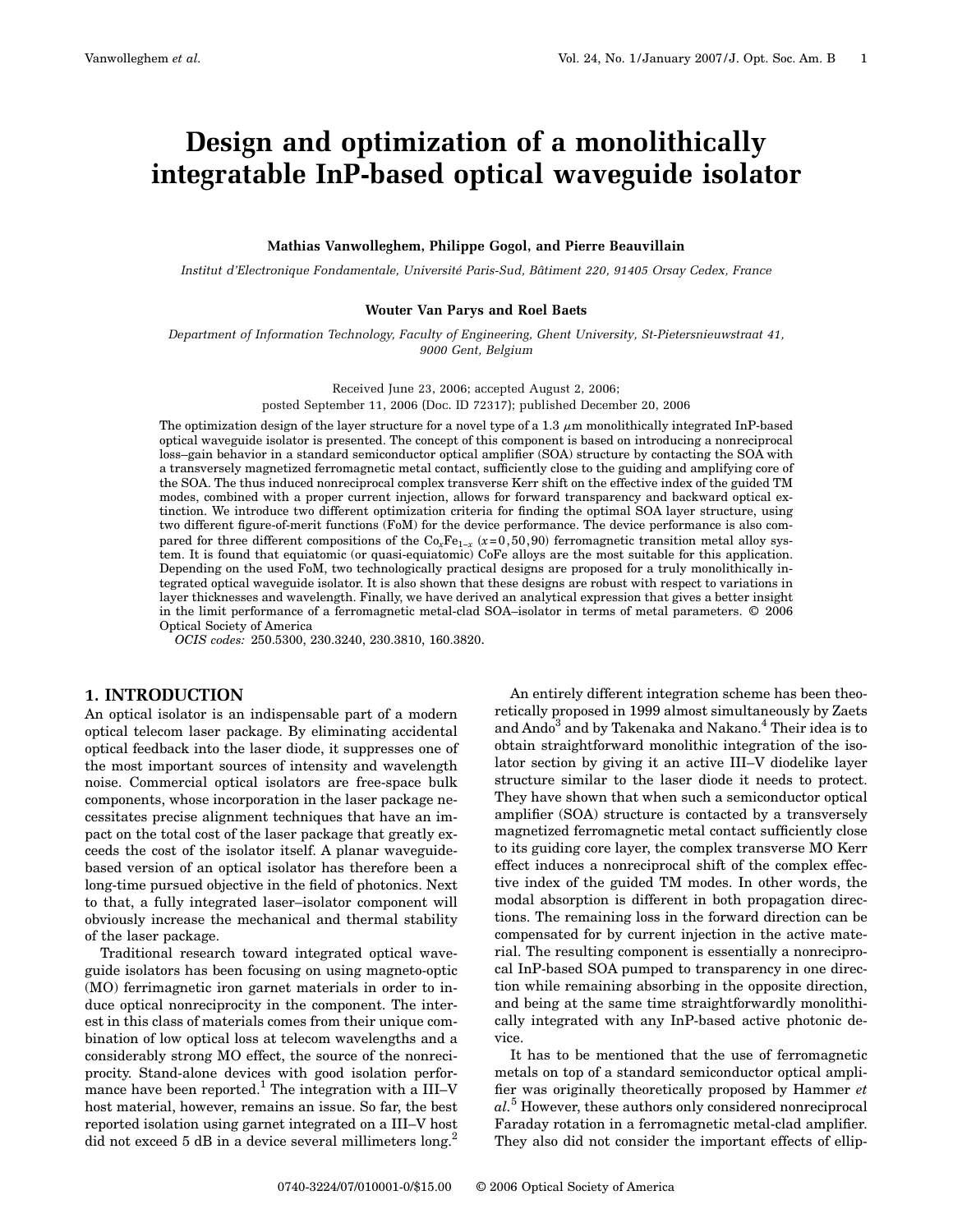ticity due to the strong MO metal dichroism. The MO metal-clad amplifier device as first proposed by Takenaka and by Zaets improves on this work, as it explicitly not only takes the metal dichroism into account but also bases its operation principle exclusively on this nonreciprocal absorption. Hence it is not hindered by the need for phase matching between TE and TM modes.

In 2004, Vanwolleghem *et al.* reported the first worldwide experimental evidence of this integrated isolator concept<sup>6</sup> using a  $Co_{90}Fe_{10}$ -contacted 1.3  $\mu$ m tensilestrained MQW InGaAsP/InP SOA, and recently Van Parys *et al.* presented devices with considerably improved performance.<sup>7</sup> Using an equiatomic alloy composition Co50Fe50 and a tensile-strained MQW InAlGaAs/InP SOA structure, they have realized devices showing up to 99 dB/cm isolation extinction at a reasonable transparency current density of 10 kA/cm<sup>2</sup>. In a previous paper,<sup>8</sup> we reported, in detail, the derivation and the validity of the theoretical models that we developed to simulate this type of transverse MO nonreciprocal waveguides. It has been proven there that, apart from limit configurations that are merely of academic importance, a perturbation theory-based waveguide model, treating the nonreciprocal MO contribution to the TM waveguide dispersion equation as a first-order perturbation, achieves sufficient accuracy for the modeling of the behavior of this type of integrated optical waveguide isolator. An indication has been given of a possible optimization design strategy for this type of device.

In this paper, we present a more detailed and realistic treatment of the optimization of the SOA layer structure. In Section 2, the operation principle of the novel concept is concisely reviewed, supplemented, where available, with the characterized behavior of the different device building blocks. In Section 3, the different optimization methods are elaborated on, and some details of the simulation model are indicated. In Subsection 3.C, the simulation results are detailed. Section 4 presents a more indepth discussion of these results. A more physical explanation of the observed tendencies will be given, indicating what physical factors limit the ideal maximization of the nonreciprocal effect.

## **2. NONRECIPROCAL FERROMAGNETIC-METAL-CONTACTED SEMICONDUCTOR OPTICAL AMPLIFIER: BASICS**

## **A. Operation Principle**

At optical frequencies, a MO material is phenomenologically described by the vacuum magnetic permeability,  $\mu_0$ , and an antisymmetric (due to its nonreciprocity) tensorial electric permittivity  $\epsilon$ , whose nonzero off-diagonal elements are determined by the direction cosines of the magnetization **M** of the material.<sup>9</sup>

$$
\epsilon_{\text{MO}} = \epsilon_0 \begin{bmatrix} \epsilon_r & +j g \cos(\vartheta_z) & -j g \cos(\vartheta_y) \\ -j g \cos(\vartheta_z) & \epsilon_r & +j g \cos(\vartheta_x) \\ +j g \cos(\vartheta_y) & -j g \cos(\vartheta_x) & \epsilon_r \end{bmatrix} . \tag{1}
$$

Here,  $\epsilon_r$  denotes the complex scalar isotropic dielectric constant, and *g* denotes the complex gyrotropy (more specifically gyroelectric) constant, which is necessarily an odd first-order function of the magnetization **M**, due to Onsager's principle  $(\epsilon_{ij}(\mathbf{M}) = \epsilon_{ji}(-\mathbf{M}))$ . Due to the same principle, the contributions of the magnetization on the diagonal elements of the permittivity are necessarily of second order and are therefore in most cases negligible. When the MO material is lossless, the electric permittivity tensor has to be Hermitian, and both  $\epsilon_r$  and  $g$  will be purely real. For lossy MO materials, both  $\epsilon_r$  and  $g$  will be complex numbers. Using the  $exp(+j\omega t)$  sign convention, a  $\log$  MO material can only take values for  $\epsilon_r$  in the lower half of the complex plane, while for the gyroelectric parameter *g*, any value in the complex plane is physically feasible.

If the Cartesian coordinate system is chosen in such a way that the *z* axis denotes the propagation direction of the waveguide and with the *x* axis perpendicular to the epitaxial layer interfaces, Eq. (1) shows that when a transversely magnetized MO layer (i.e., along the *y* axis, or thus  $\vartheta_x$ ,  $\vartheta_z = \pi/2$ ) is incorporated in the waveguide, there will appear a nonreciprocal coupling (due to the antisymmetry of the off-diagonal  $_{\mathsf{EMO}}$  elements) between the *Ex* and *Ez* components of the waveguide modes. Taking into account that for most photonic integrated circuits, the semivectorial approach of solving the Helmholtz equation is valid,<sup>10</sup> this transverse MO waveguide effect will induce a propagation direction-dependent correction of the effective index of the guided TM modes (whose  $E_y$ )  $\approx$  0). The TE spectrum (with  $E_r \approx$  0) of the waveguide is unaffected. In a first approximation, this nonreciprocal correction (known as the transverse Kerr effect) of the TM effective index is proportional to the gyrotropy constant *g* of the MO material (and an overlap integral of the TM modal profile with the MO layer). $8$  As a result, if the MO layer has loss and thus  $g$  is complex, both the propagation constant and the modal loss of the guided TM modes will be different for forward and backward propagation through the waveguide. Exploiting this modal dichroic effect for the guided TM modes is the basic idea behind the proposed integrated optical waveguide isolator concept.

Its schematic layout and operation principle are sketched in Fig. 1. A transversely magnetized MO metal is incorporated sufficiently close to the guiding layer of a III–V semiconductor waveguide. The lossy character of the MO layer  $(\Im(g) \neq 0)$  will cause the optical absorption of the guided TM modes to be different in opposite propagation directions of the waveguide. For such a device to behave truly as an optical isolator, it has to be supplemented with a way of compensating for the remaining loss in the forward direction caused by the metallic absorption. This can be done by giving the III–V semiconductor waveguide an active SOA layout and using the transversely magnetized MO metal contact also as an electric contact for the underlying structure. By proper current injection, the device can be biased to optical transparency in one direction, while the nonreciprocal transverse Kerr absorption will cause an effective optical absorption in the opposite direction.

The advantages of this isolator concept are obvious. The nonreciprocal effect acts directly on the modal ab-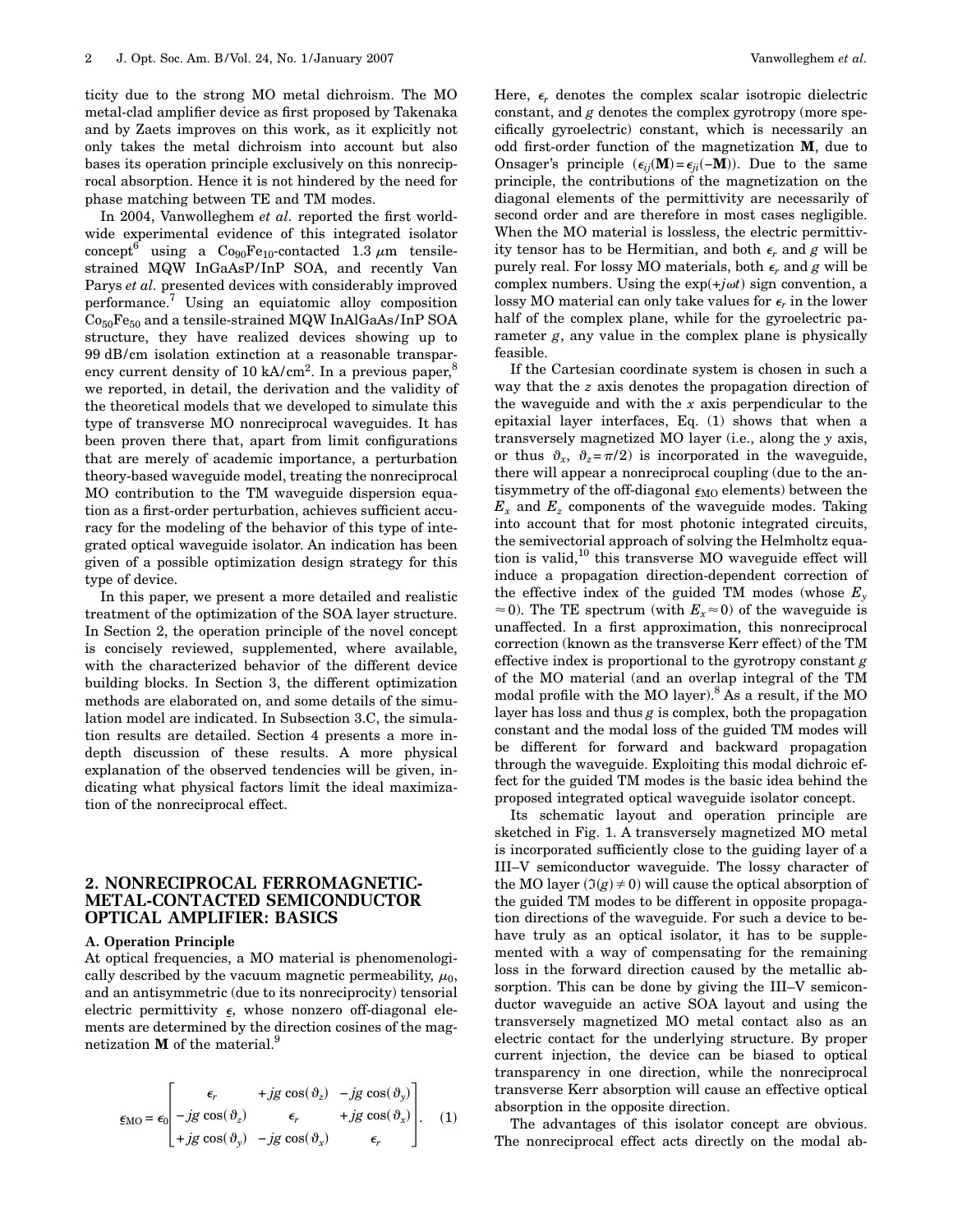

Fig. 1. (Color online) (a) Schematic and (b) operation principle of the monolithic integrated optical waveguide isolator.

**Table 1. Measured Optical and MO Indices of the Three Studied CoFe Alloy Compositions at 1300 nm***<sup>a</sup>*

| Composition                             | n                                 | к                                |                                  | $\mathcal{Q}''$                    | $g/\epsilon$                               |
|-----------------------------------------|-----------------------------------|----------------------------------|----------------------------------|------------------------------------|--------------------------------------------|
| Co <sub>90</sub> Fe <sub>10</sub>       | $4.65 \pm 0.1$                    | $4.82 \pm 0.03$                  | $-1.7 \pm 0.2$                   | $-1.05 \pm 0.1$                    | $-0.0220 - 0.0387i$                        |
| Co <sub>50</sub> Fe <sub>50</sub><br>Fe | $3.2 \pm 0.08$<br>$3.82 \pm 0.27$ | $4.5 \pm 0.04$<br>$3.5 \pm 0.05$ | $-1.7 \pm 0.2$<br>$-1.4 \pm 0.3$ | $-1.7 \pm 0.1$<br>$-0.75 \pm 0.17$ | $-0.0344 - 0.0710j$<br>$-0.0324 - 0.0495j$ |

*a*The last column gives the complex ratio of the metal dielectric constant and the metal gyrotropy,  $g/\epsilon$ . Zayets and Ando (Ref. 3) prove that the MO terms in the rigorous TM MO waveguide dispersion equation are proportional to this term.

sorption of the guided modes. Therefore there is no need for interferometric schemes as in garnet-based devices (see, for instance, Refs. 11 and 12). The ferromagnetic contact can be sputter deposited with controlled in-plane magnetic anisotropy so that the remanence in the transverse direction is sufficiently high and there is no need for an external magnet [as opposed to yttrium–iron–garnet- (YIG) based devices]. Finally and most importantly, since the proposed device has basically a standard III–V SOA layer structure (except for the thinner cladding and the metal contact), this optical isolator can be straightforwardly monolithically integrated with a III–V semiconductor laser diode. Not only can it be grown on the same substrate, it can even have the same active layer structure.

## **B. Building Blocks**

The experimental success of this device heavily depends on the strength of the SOA active region and on the electrical, magnetic and MO behavior of the ferromagnetic metal contact. We have reported the experimental results of our efforts to optimize the behavior of these building blocks for this specific application elsewhere. We suffice here by repeating those results that form the restricting boundary conditions for the optimization design of the device or that provide indispensable numerical input parameters for the calculation.

All of our work has been based on the use of the CoFe material system as the ferromagnetic contact material. In Ref. 13, we reported the possibility of obtaining an ohmic *p*-type CoFe-based contact on InGaAs(P) with a sufficiently low contact resistivity. A special hybrid semiconductor contact layer structure needed to be designed in order to avoid too high levels of optical shielding of the MO metal. Details of this structure can be found in the mentioned reference and in Table 2. It is important to underline that the presence of this bilayer is necessary for a good electrical behavior of the proposed device, and its properties can henceforth not be varied in the optimization design.

In Ref. 14, we reported optical and MO characterization of three  $Co_xFe_{1-x}$  alloy compositions  $(x=0,50,90)$  using a generalized MO ellipsometer at a wavelength of 1300 nm. The obtained values for the complex refractive indices and the complex gyrotropy constant are tabulated in Table 1. These obviously serve as important input data for the optimization calculations presented here.

It is important to underline that the  $\exp(+j\omega t - j\beta z)$  convention (with  $\beta$  the propagation constant of the guided mode), and the preferred sign scheme of Atkinson and Lissberger is used in all optical and MO characterization experiments $^{15}$  and in all theoretical simulations. This implies the following relative signs for the real and imaginary parts of the indices,

$$
\epsilon_r = \epsilon'_r - j\epsilon''_r = (n - j\kappa)^2,
$$
  

$$
g = g' - jg'',
$$
 (2)

where *n* and  $\kappa$  denote, respectively, the refractive index and the extinction coefficient. From the tabulated values, it seems obvious that the equiatomic alloy composition has the strongest MO properties. However, this does not automatically imply that it will be the best suited for the studied application. How the optimization of the device is governed by an interplay of all four indices will be shown in Section 4. To compensate for the remaining optical loss in the low-loss direction of the ferromagnetic metal-clad SOA, a high TM material gain tensile-strained multiple quantum well (MQW) active region has been designed and fabricated. Such a polarization discriminating gain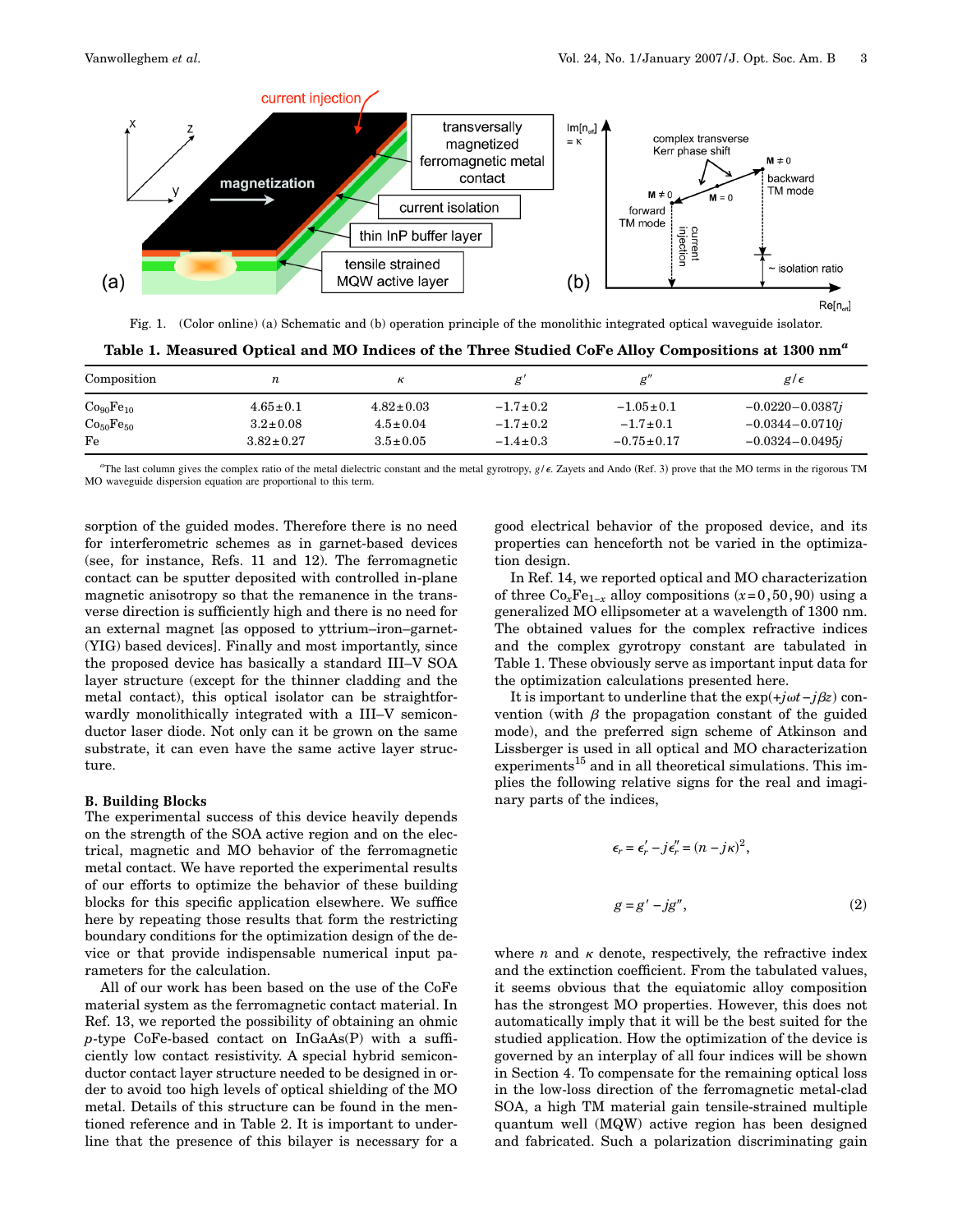region is necessary since the proposed isolator scheme only works for the TM polarization. In Ref. 16, our coworkers reported record TM gain values at 1300 nm by using tensile-strained InAlGaAs quantum wells (QWs). This optimized active core is composed of 10 nm thick, −1.16% tensile-strained InGaAlAs QWs. They are separated by 20 nm thick, compressively strained  $(+0.64\%)$ InGaAlAs barriers  $(\lambda_g=1.1 \mu m)$ . The MQW region is surrounded by lattice-matched InGaAsP  $(\lambda_g=1.0 \ \mu m)$  separate confinement heterostructure (SCH) layers. The composition of these latter guiding layers has been optimized for an efficient carrier injection and is therefore also fixed in the optimization design of the SOA–isolator layer structure. Experimental determination of the modal gaincurrent density relation of the active material was done by threshold current density measurements on six QWs broad area as-cleaved Fabry–Perot lasers of varying length and thus varying mirror losses. In combination with the calculated  $6QW$  TM confinement  $(\Gamma_{TM,6QW})$ =0.14) and the separately measured internal cavity loss, the modal gain at laser threshold can be evaluated. Figure 2 plots the measured TM modal gain as a function of current density.

A standard logarithmic gain-current relationship can be fitted to these measurement points leading to the following first-order approximation for the fundamental QW material gain  $G_{\text{mat}}$  (in units of  $1/\text{cm}$ ) as a function of *total* injected current density,

$$
G_{\text{mat}} = \frac{66}{\Gamma_{\text{TM,6QW}}} \ln \left( \frac{6}{N_w} \frac{J_{\text{tot}}}{0.35} \right) = 471 \ln \left( \frac{6}{N_w} \frac{J_{\text{tot}}}{0.35} \right), \quad (3)
$$

with  $N_w$  as the number of wells in the MQW core and  $J_{\text{tot}}$ as the total injected current density (expressed in  $kA/cm<sup>2</sup>$ ), Equation (3) obviously assumes that the injection and internal quantum efficiency are independent of the number of wells, and that the carrier concentration is uniformly distributed over the wells. This is a safe assumption for a number of wells not much exceeding ten. This experimentally determined gain-current relationship is used as a numerical boundary condition in the optimization design, namely, for the minimization of the needed injected current density for forward transparency.

## **3. OPTIMIZATION DESIGN**

**A. Device Structure—Nonreciprocal Waveguide Model** With the above-described restrictions on the layer structure of the SOA–isolator, the remaining degrees of free-



Fig. 2. Experimentally determined logarithmic gain-current relationship of the tensile-strained 6QW core (at room temperature.)

dom for the optimization design are the thicknesses of both SCH InGaAsP layers and the thickness of the InP buffer layer between the amplifying core and the semiconductor contact layer. In other words, optimizing the layout of the SOA–isolator is mainly a question of finding the optimal transversal layer stack or thus optimizing a slab waveguide. It is the transversal modal behavior that will determine the optical confinement near the metal. The slab waveguide to be optimized is the one detailed in Table 2. The number of wells has not been varied in the optimization calculations. This is because it was not entirely experimentally clear whether at a higher number of wells one would not risk strain relaxation and structural defects as a result of the increasing amount of stored elastic energy. On the other hand, there have been indications that above ten wells, the internal quantum efficiency (for radiative recombination) of the MQW region might steeply drop due to an asymmetric carrier filling of the wells (because of the different mobilities of holes and electrons). Next to that, first calculations immediately made clear that due to a lower TM optical confinement in the wells, a lower number of wells simply causes the level of needed current to increase while not allowing higher levels of nonreciprocity.

The behavior of this slab waveguide was simulated using the first-order perturbation model developed in our previous report.<sup>8</sup> The details of this model, its derivation, and the validity of the first-order calculations can be found there. Figure 11 in that report shows that a rigorous model and a perturbation formalism achieve the same accuracy for the nonreciprocal Kerr absorption. Besides this numerical proof of the validity of the perturbation formalism, a more physical argument is found when comparing the order of magnitude of the elements of the permittivity tensor of the used MO metals. Using the measured values of Table 1, it is easily seen that for all three alloy compositions, the magnitude of the off-diagonal element *g*=*g*−*jg*-- is at least an order of magnitude smaller than the magnitude of the diagonal element, i.e., the dielectric constant  $\epsilon_r = (n - j\kappa)^2$ . The last column in Table 1 tabulates  $g/\epsilon$ . Zaets and Ando prove in Ref. 3 that the transverse MO Kerr terms in the TM dispersion equation are proportional to this ratio [see Eq. (3) in the mentioned reference]. Therefore the values of the last column of Table 1 underline that the introduction of the transverse MO Kerr effect can safely be regarded as a perturbation.

Here we sum up the different perturbation formulas used for the modeling of the SOA–isolator. The details of their derivation can be found in our previous report.<sup>8</sup>

The nonreciprocal absorption shift  $\Delta \alpha^{\rm MO}$  and the specific isolation extinction ratio *IS* (in decibels per unit length) are given by

$$
\Delta \alpha^{\text{MO}} \text{ [in 1/cm]} = 4 \Im[\Delta \beta^{\text{MO}}] = -\frac{8 \pi}{Z_{\text{vac}} \lambda} \Re \left[ \frac{\int g E_x^{(0)} E_z^{(0)} dx}{\int E_x^{(0)} H_y^{(0)} dx} \right],
$$
\n(4)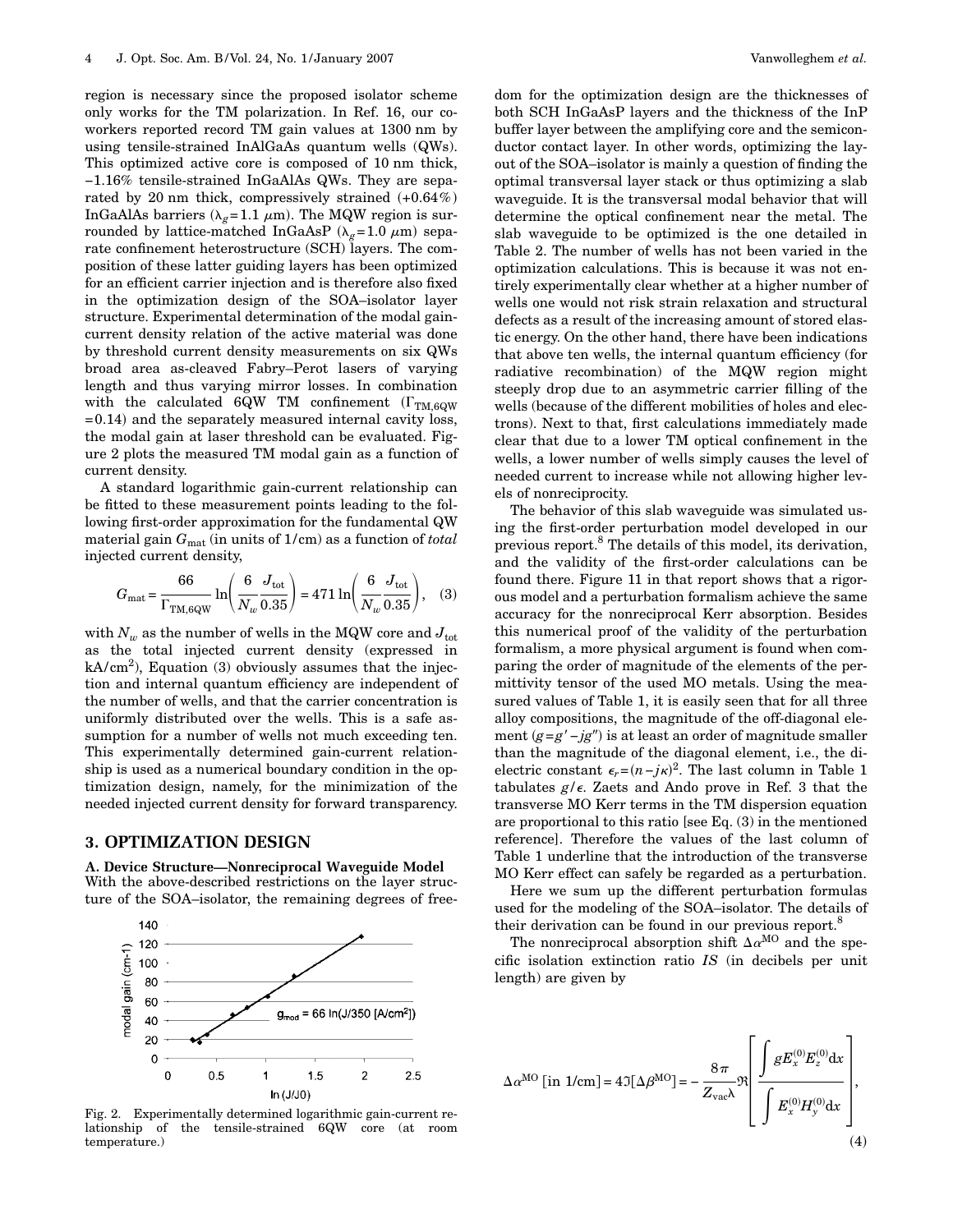|                       | Composition                             | Material Parameters $(n, g)$                                                                   |                  |
|-----------------------|-----------------------------------------|------------------------------------------------------------------------------------------------|------------------|
| Layer                 | (Dopant, Strain $\varepsilon$ )         | (Bandgap $\lambda_{\sigma}$ )                                                                  | Thickness        |
| MO layer              | Co <sub>90</sub> Fe <sub>10</sub>       | $n = 4.35 - i4.76$                                                                             | $100 \text{ nm}$ |
|                       | or                                      | $g = -1.7 + i1.05$                                                                             |                  |
|                       | $Co_{50}Fe_{50}$                        | $n = 3.2 - i4.5$                                                                               |                  |
|                       | or                                      | $g = -1.7 + i1.7$                                                                              |                  |
|                       | Fe                                      | $n = 3.82 - i3.5$                                                                              |                  |
|                       |                                         | $g = -1.4 + i0.75$                                                                             |                  |
| Absorbing             | $In_{0.54}Ga_{0.46}As$                  | $n = 3.6 - i 0.2$                                                                              | $15 \text{ nm}$  |
| contact layer         | Be: $3\times10^{19}$ $\rm cm^{-3}$      | $1.62 \mu m$                                                                                   |                  |
| Transparent           | $In_{0.81}Ga_{0.19}As_{0.41}P_{0.59}$   | $n = 3.37$                                                                                     | $100 \text{ nm}$ |
| contact layer         | Be: $1 \times 10^{19}$ cm <sup>-3</sup> | $1.17 \mu m$                                                                                   |                  |
| Spacer layer          | InP                                     | $n = 3.203$                                                                                    | Optimize         |
|                       |                                         | $0.9 \mu m$                                                                                    |                  |
| Upper SCH             | $In_{0.86}Ga_{0.14}As_{0.31}P_{0.69}$   | $n = 3.34$                                                                                     | Optimize         |
|                       |                                         | $1.05 \mu m$                                                                                   |                  |
| Barrier $(\times 10)$ | $In_{0.62}Al_{0.3}Ga_{0.08}As$          | $n = 3.46$                                                                                     | $20 \text{ nm}$  |
|                       | $\epsilon = +0.6\%$                     | $1.05 \mu m$                                                                                   |                  |
| QW(x9)                | $In_{0.34}Al_{0.14}Ga_{0.52}As$         | $n = 3.57 + ik$                                                                                | $10 \text{ nm}$  |
|                       |                                         | $k = 0.00483 \ln \left( \frac{6}{N_{\rm m}} \frac{J_{\rm tot}[\text{in A/cm}^2]}{352} \right)$ |                  |
|                       | $\epsilon = -1.25\%$                    | $1.3 \mu m$                                                                                    |                  |
| Lower SCH             | $In_{0.86}Ga_{0.14}As_{0.31}P_{0.69}$   | $n = 3.34$                                                                                     | Optimize         |
|                       |                                         | $1.05 \ \mu m$                                                                                 |                  |
| Substrate             | InP                                     | $n = 3.203$                                                                                    |                  |
|                       |                                         | $0.9~\mu{\rm m}$                                                                               |                  |

## **Table 2. Slab Layer Structure to Be Optimized***<sup>a</sup>*

"Optical constants (at 1300 nm) are taken from Ref. 17. The MO constants of the CoFe alloys at this wavelength have been experimentally determined (see Table 1). The expression of the material gain in the QWs is the result of an empirical fit to experimentally measured laser gains (Ref. 16).

$$
IS \text{ [in dB/cm]} = -10 \ln(P_{\text{out}}^{\text{bw}} / P_{\text{out}}^{\text{fw}}) / L
$$
  
= -10 \ln(\exp(-\Delta \alpha^{\text{MO}} L)) / L  
= -\frac{80 \pi}{\ln 10 Z\_{\text{vac}} \lambda} \Re \left[ \frac{\int g E\_x^{(0)} E\_z^{(0)} dx}{\int E\_x^{(0)} H\_y^{(0)} dx} \right]   
= -\frac{0.3}{\lambda} \Re \left[ \frac{\int g E\_x^{(0)} E\_z^{(0)} dx}{\int E\_x^{(0)} H\_y^{(0)} dx} \right], \quad (5)

 $\mathbf{r}$ 

with  $E_x^{(0)}, E_z^{(0)},$  and  $H_y^{(0)}$  as the field components of the unperturbed TM mode in the metal-clad slab waveguide and  $\lambda$  in units of centimeters. Here,  $Z_{\text{vac}} = \sqrt{\mu_0 / \epsilon_0}$  is the vacuum impedance, and *IS* is obtained by calculating the backward-to-forward optical power extinction in decibels when a mode is launched with unit power through a device of length *L*.

The needed transparency current density is found after inverting Eq. (3) once the imaginary part  $(\lambda/4\pi)G_{\text{transp}}^{\text{QW}}$  of the QW index needed to obtain a forward transparent TM mode is known. We have previously shown that the nonreciprocal effect is hardly influenced by the gain present in the active core (see Fig. 7 in our previous report<sup>8</sup>). Therefore the needed QW material gain for transparency is found by calculating the TM optical confinement<sup>18</sup> in the QWs. The TM modal gain is then given by

$$
G_{\text{mod}}^{\text{TM}}(J) = \sum_{i} \Gamma_{i}^{\text{TM}} G_{\text{mat},i}^{\text{QW}}(J),
$$

with

$$
\Gamma_i^{\rm TM} = \Re \left[ \frac{\int_{\rm QW_i} n_{\rm QW_i} ((E_x^{(0)})^2 - (E_z^{(0)})^2) dx}{Z_{\rm vac} \int E_x^{(0)} H_y^{(0)} dx} \right],
$$
 (6)

with an unambiguous definition for the TM confinement factor and  $G_{\text{mat}}^{\text{QW}}(J)$  given by Eq. (3). In most cases, a homogeneous carrier injection is assumed in the QWs, so that a global MQW TM confinement factor can be defined as  $\Gamma^{\text{TM}}\text{=}\Sigma_i\Gamma_i^{\text{TM}}$ . The forward transparency current density *J*tr,fw for the slab SOA–isolator can now be derived to be

$$
G_{\text{mat}}^{\text{QW}}(J_{\text{tr,fw}}) = \frac{\alpha^{(0)} - \Delta \alpha^{\text{MO}}/2}{\Gamma^{\text{TM}}},\tag{7}
$$

where  $\alpha^{(0)}$  is the modal loss of the unperturbed TM mode. This equation will yield  $J_{tr,fw}$  after inverting Eq. (3).

In other words, the slab SOA–isolator is modeled as a passive metal-clad lossy TM waveguide, and the nonreciprocal absorption effect and the transparency current density are found through perturbation calculations.

#### **B. Optimization Method: a Device Figure of Merit**

As mentioned above, the optimization parameter space is three dimensional and composed of the thicknesses of the InP-spacer layer and those of the quaternary guiding lay-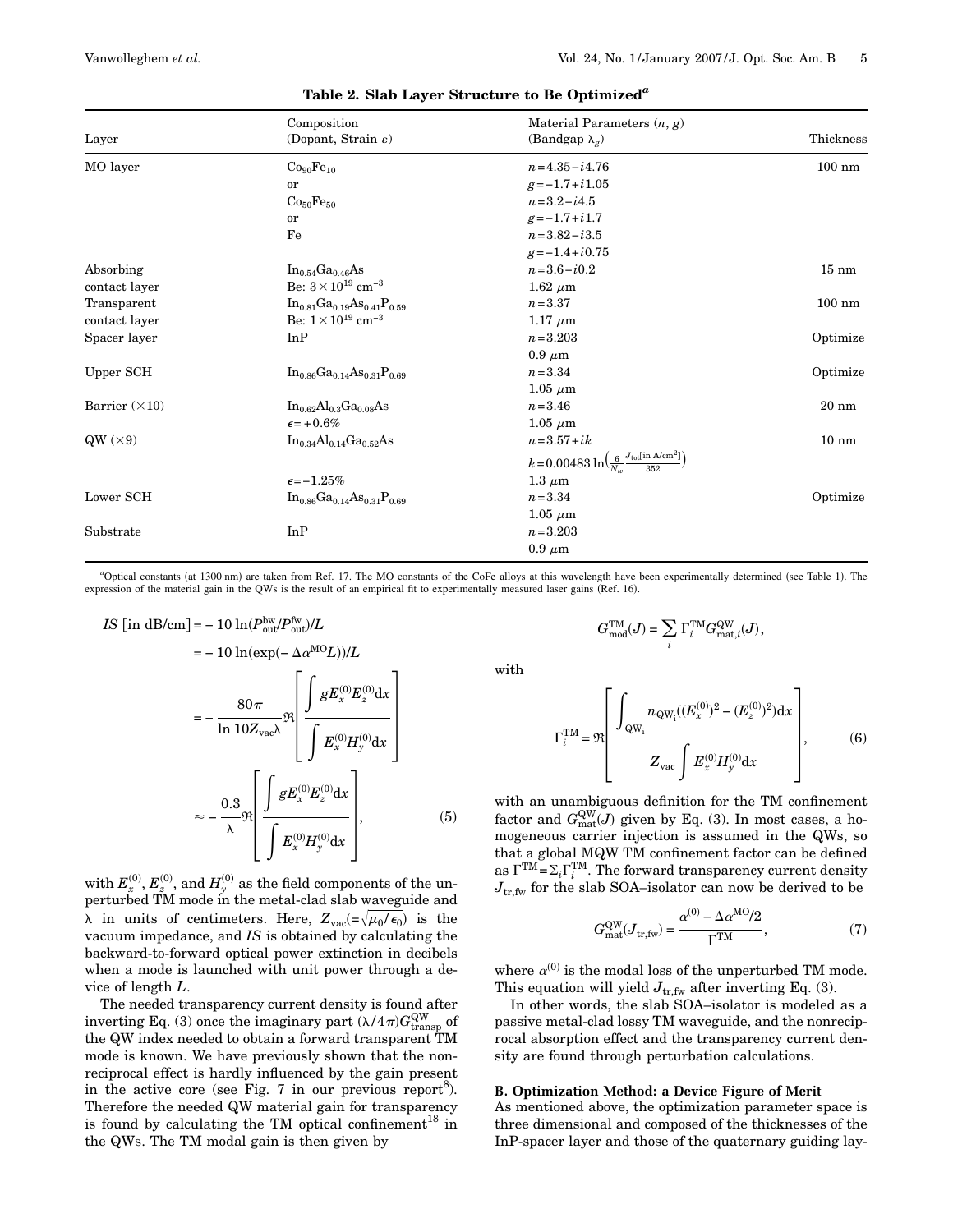ers surrounding the MQW region. To compare the optimality of each point in this parameter space, a realistic and practical device figure of merit (FoM) needs to be defined. This FoM has to be a function of physical external device parameters. For this SOA–isolator, these are the total device length,  $L_{A\text{ dB}}$ , needed to obtain a certain isolation extinction ratio (say *A* dB) and the total current needed to achieve forward transparency at this same isolation level,  $I_{A dB}$ . A canonical form for a FoM function to be minimized, is then given by

$$
\text{FoM} = L_A^m \, \text{dB} \times I_A^n \, \text{dB} \quad \text{(with } m, n \text{ positive integers)}.
$$
\n
$$
\tag{8}
$$

The exponents express the relative importance of each device parameter in the optimization function. Relating these device parameters to the modal properties calculated in the perturbation model, i.e.,  $J_\mathrm{tr,fw}$  and  $\Delta\alpha$ , the optimization function can be rewritten as a function of the output data of the perturbation calculation,

$$
L_{A \text{ dB}} = \frac{A}{\Delta \alpha}, \quad I_{A \text{ dB}} = \frac{A}{\Delta \alpha} J_{\text{tr,fw}} \Rightarrow \text{FoM} = A^{m+n} \frac{J_{\text{tr,fw}}^n}{\Delta \alpha^{m+n}}.
$$
\n(9)

We limited our optimization calculations to the cases *m*  $=0, n=1$  and  $m=1, n=1$ . The former choice minimizes the total absolute current of the device per decibel of isolation, while the latter explicitly seeks a combined optimum of device length and absolute current per decibel of isolation. There is something to be said in favor of both FoM functions. First of all, the *I*-FoM minimizes the total transparency current needed for a certain isolation level. If the metal is placed sufficiently far from the guiding core, the losses to be compensated for will be low, but also  $\Delta \alpha$  will be low. As a result, the device will get longer and because the total current scales with length, it will not be minimized. As a result, the effect has to be increased by placing the metal closer to the guiding core, which will at the same time increase the loss that needs to be compensated for. This trade-off between loss compensation and MO effect is reflected in the *I*-FoM. However, it is not sure whether the MO effect increases in the same manner as the current density, needed to compensate for the losses, when the spacer thickness is decreased. Therefore by also explicitly taking the total length into account in the *L*  $\times I$ -FoM (i.e., an extra factor  $\Delta \alpha$  in the denominator), another optimal point might be found leading to an even shorter device that needs a transparency current that may not have been proportionally increased. The numerical results presented in Subsection 3.C will prove that this is indeed the case. The actual choice between one or the other design FoM function then depends on what is primordial: an as short as possible device, or a total current that stays below a certain absolute level.

#### **C. Simulation Results**

Using the above-described waveguide model and optimization algorithm, the device structure of Table 2 has been simulated. In principle, this is a three-dimensional (3D) nonlinear optimization problem that can rather easily be tackled with a conjugated gradient minimization algorithm. It has been our experience that the proposed FoM functions exhibit a sufficiently smooth dependence on the three optimization parameters, and that there are no other local extremes. Figure 3 shows a typical example of the scan of the parameter space. Shown here is a contour plot of the *I*-FoM function (expressed in  $mA/\mu m/dB$  of isolation) for the layer structure of Table 2 with the equiatomic  $Co<sub>50</sub>Fe<sub>50</sub>$  as the ferromagnetic contact layer and for an InP-spacer thickness of 260 nm. This example serves to illustrate the smoothness of the FoM function and the existence of a single optimum for each InP-spacer thickness. These simulations have been performed using a freely available  $C_{++}$ -based photonic component modeling framework developed by our coauthors for the unperturbed waveguide modal calculations.<sup>19</sup> The first-order perturbation integrals have been numerically integrated with an extended Simpson formula.

Both FoM functions have been minimized in equally spaced  $(t_{\text{SCH},u}, t_{\text{SCH},l})$  planes (i.e.,  $t_{\text{InP}}$ =constant) in the 3D parameter space, and this has been done for each of the three CoFe-alloy compositions. The results of this minimization are plotted in Fig.  $4(a) I$  and Fig.  $4(b) L \times I$ . The minimum in each of these plots thus corresponds to the absolute minimum of the FoMs throughout the entire 3Dparameter space. These are indicated by arrows.

Figure 5 plots the values for the isolator length and the needed current (both per decibel of isolation extinction) corresponding to the points in Fig. 4. The arrows in these figures correspond the absolute minima of the two FoM functions. Table 3 summarizes the results of the optimization calculations. It enumerates the optimum thicknesses within the 3D parameters space at the absolute minima of both FoM functions (and for the three alloy compositions) and the corresponding SOA–isolator performance at these design points, namely, the absolute current (in  $mA/\mu m$  width of the active region and per decibel of isolation) and the total length (in mm/dB of isolation).

#### **4. DISCUSSION**

The results of these optimization calculations reveal several important characteristics of the novel isolator con-



Fig. 3. *I*-FoM scan of the SCH parameter space (at  $t_{\text{InP}}$ =260 nm) for a  $Co<sub>50</sub>Fe<sub>50</sub>$  SOA–isolator.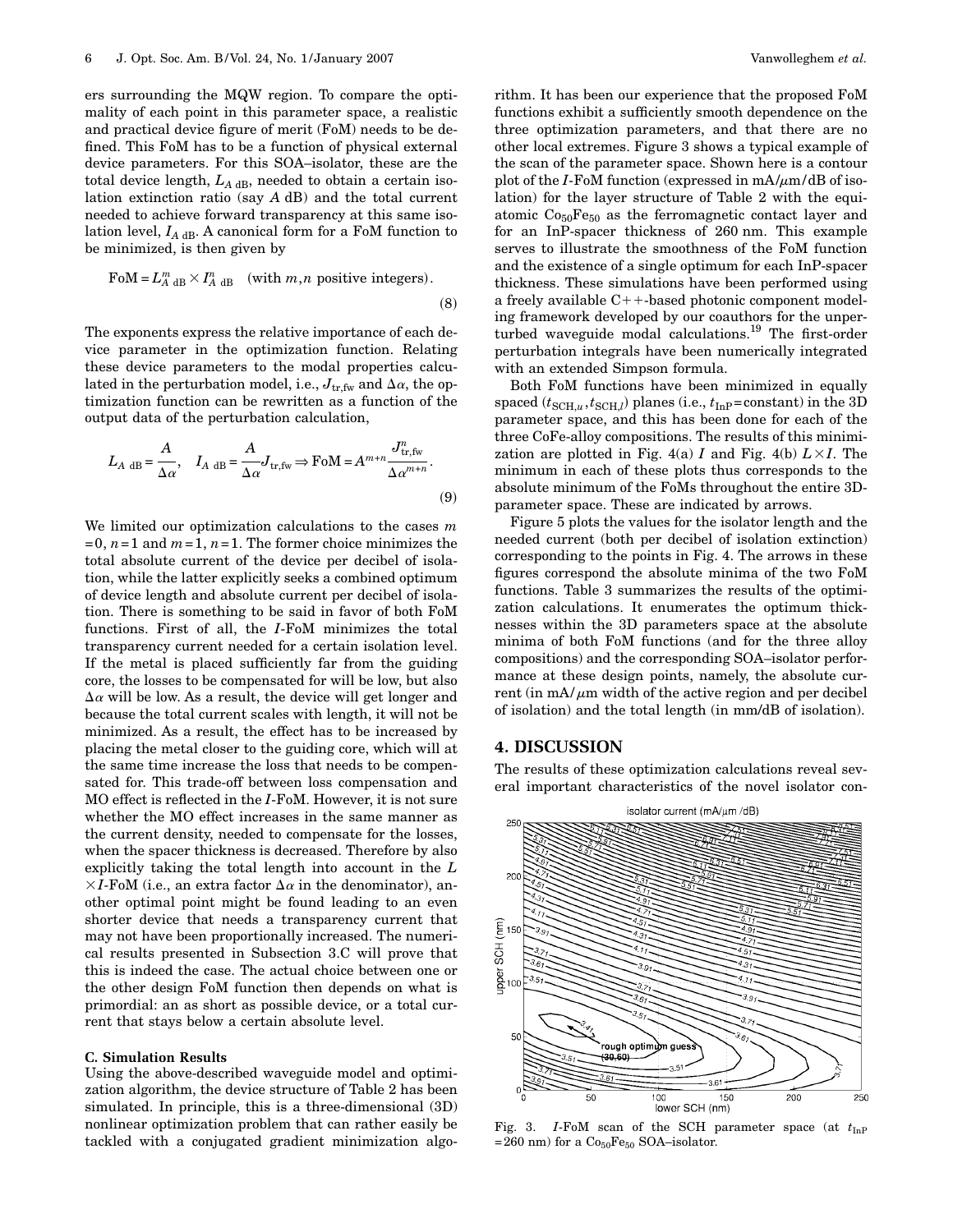

Fig. 4. Optimum values of the two considered FoMs (a) *I*, (b)  $L \times I$  within each considered  $(t_{\text{SCH},l}, t_{\text{SCH},u})$  plane (i.e.,  $t_{\text{InP}} = C$  with *C*  $=500, \ldots, 200$  nm). The arrows indicate the absolute minima.



Fig. 5. Isolator length (cm/dB) (solid curve) and total isolator current (mA/ $\mu$ m/dB) (dashed curve) corresponding to the design points of Figs. 4(a)  $I$ , 4(b)  $L \times I$ .

|                                                                                                    | FoM I                 |                         |                         |                          |              |  |  |
|----------------------------------------------------------------------------------------------------|-----------------------|-------------------------|-------------------------|--------------------------|--------------|--|--|
|                                                                                                    | $t_{\rm InP}$<br>(nm) | $t_{\rm SCH,l}$<br>(nm) | $t_{\rm SCH,u}$<br>(nm) | $(mA/(\mu m \times dB))$ | ⊥<br>(mm/dB) |  |  |
| Fe                                                                                                 | 420                   | 14.8                    | 14.8                    | 4.793                    | 0.326        |  |  |
| Co <sub>50</sub> Fe <sub>50</sub>                                                                  | 410                   | 13.5                    | 14.5                    | 3.378                    | 0.233        |  |  |
| Co <sub>90</sub> Fe <sub>10</sub>                                                                  | 450                   | 12.5                    | 13.5                    | 7.546                    | 0.521        |  |  |
|                                                                                                    |                       | FoM $L \times I$        |                         |                          |              |  |  |
| Fe                                                                                                 | 350                   | 16                      | 16                      | 6.526                    | 0.163        |  |  |
|                                                                                                    | 330                   | 12                      | 15                      | 4.658                    | 0.113        |  |  |
| $\begin{array}{l} \mathrm{Co}_{50}\mathrm{Fe}_{50}\\ \mathrm{Co}_{90}\mathrm{Fe}_{10} \end{array}$ | 370                   | 10.7                    | 13.2                    | 10.458                   | 0.252        |  |  |

**Table 3. Results of the Optimization Calculations of the SOA–Isolator Layer Structure**

cept. In this section, we discuss the attainable performances of the device and its design tolerances. The section is concluded by a deeper look at what the physical limitations of the device concept are, and presents some suggestions for possible improvements.

#### **A. Performance**

Looking at the FoM plots of Fig. 4, it can be seen that starting from a rather thick InP-spacer thickness of 500 nm, the device performance can be considerably improved by placing the metal closer to the guiding core (and simultaneously readjusting the thicknesses of the

SCH layers). As explained above, for the *I*-FoM [Fig. 4(a)], this is the result of an increasing  $\Delta \alpha$  leading to a reduction of the device length and thus of the total current, while at the same time the loss to be compensated for does not increase as fast as  $\Delta \alpha$ . Continuing to decrease  $t_{\text{InP}}$  below a certain optimal thickness, this trend is inverted, and the loss to be compensated for increases faster than  $\Delta \alpha$ .

For the  $L \times I$ -FoM [Fig. 4(b)], the explicit inclusion of the device length in the merit function allows for pushing somewhat further:  $t_{\text{InP}}$  can be further decreased beyond the point of optimal total current because the increase in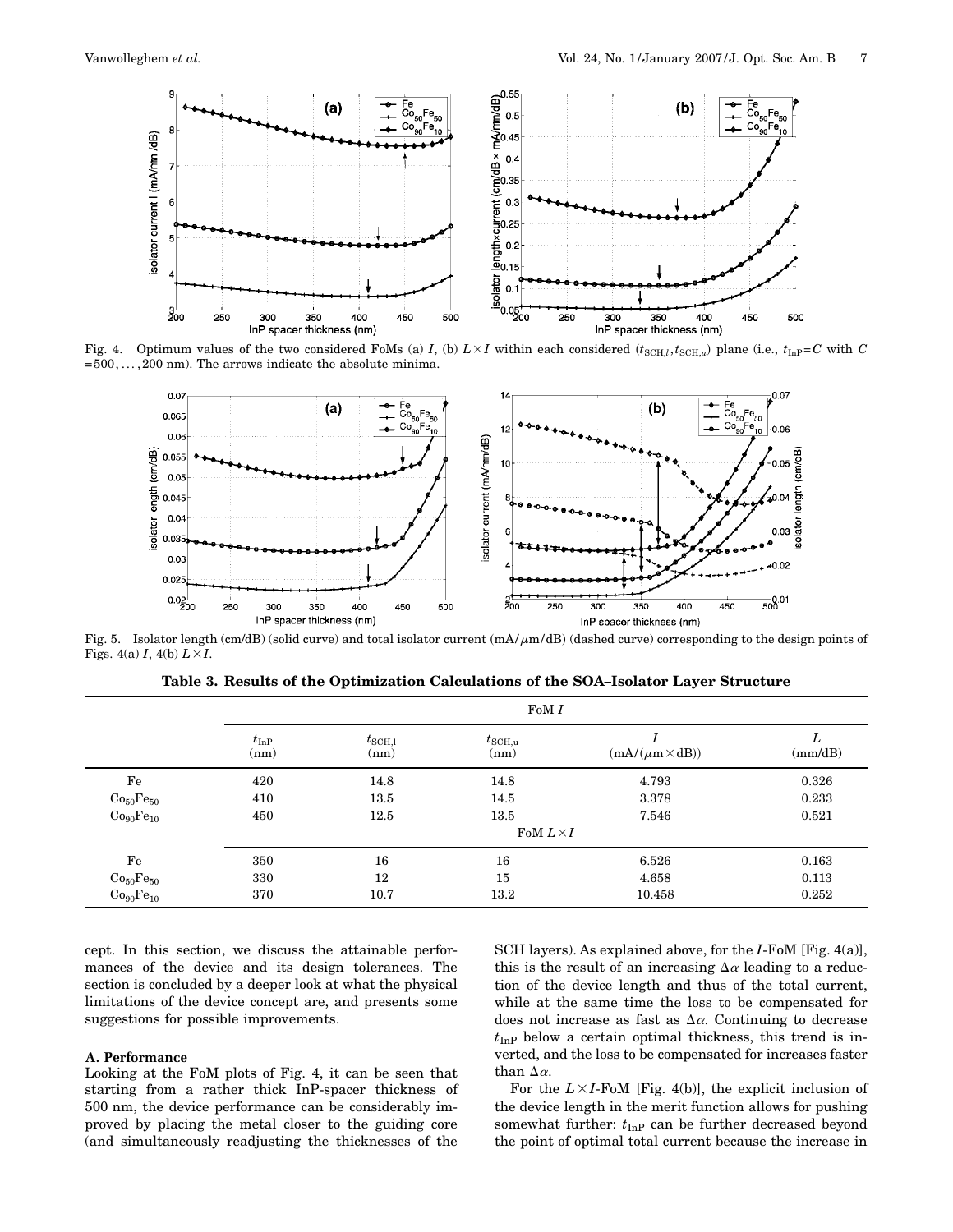*I* beyond this point can still be compensated for by a further decrease in the total device length *L* (due to a higher  $\Delta \alpha$ ). But also here, below some optimal InP thickness, the total current increases faster than the device length decreases.

Table 3 illustrates that the use of the  $L \times I$ -FoM leads to an optimal design point with a shorter device length than when using the *I*-FoM. This obviously comes at the price of a higher total current. However, the values in this table show that the relative increase in total current is lower than the relative decrease in device length. For  $Co_{50}Fe_{50}$ , the current increases by  $\approx 30\%$ , while the length decreases by  $\approx 50\%$ . Whether therefore the minimal  $L \times I$  design is to be preferred above the minimal *I* design, depends on the consideration if the higher total absolute current can be sustained by the SOA–isolator, and if power consumption is a less important issue than device dimensions. In any case, with the tabulated optimization values, one finds that the best obtainable performance for, say a 25 dB SOA–isolator using this MO metal alloy system, is either a device of 5.825 mm long and consuming 84.5 mA (per micrometer ridge width) or a device of 2.825 mm long and consuming 116.5 mA (per micrometer ridge width).

Another important conclusion of these calculations is that comparing the merit functions between the different alloy compositions (Fig. 4) proves that the equiatomic alloy composition  $Co<sub>50</sub>Fe<sub>50</sub>$  easily outperforms pure Fe and Co-rich alloy compositions. This is contrary to recent claims by Shimizu and Nakano.<sup>20,21</sup> that a MO Fe contact layer is best suited for this type of nonreciprocal device.

What is also striking is that pure Fe outperforms  $Co<sub>90</sub>Fe<sub>10</sub>$ , even though the ellipsometric results summarized in Table 1 clearly indicate a much lower gyrotropic dichroism [i.e.,  $\mathfrak{I}(g)$ ] for Fe than for Co<sub>90</sub>Fe<sub>10</sub>. One might argue that the FoMs plotted in Fig. 4 include the transparency current density [see Eq. (8) with *n*=1], and that as a result, the stronger absorbing  $Co_{90}Fe_{10}$  ( $\kappa_{Co_{90}Fe_{10}}$  $=1.38\kappa_{\text{Fe}}$  explains the worse merit functions. However, when calculating only the nonreciprocal absorption  $\Delta \alpha$ , we have observed that Fe generally does better than the Co-rich alloy, despite its lower MO dichroism. This indicates that the value of  $\Delta \alpha$  is the result of a more complicated interplay between the gyrotropy parameter and the properties of the unperturbed field profile and is not so simply directly related to the dichroic properties of the used ferromagnetic metal. This has already been remarked on by Zayets and Ando in Ref. 22, where they correctly indicated that the properties of the layer below the MO metal influence the magnitude of the magnetoreflectivity at the MO interface. However, they did not indicate the reason for this influence. We have found that this is due to the obtainment of a better (or worse) phase accordance between the phase of the gyrotropy parameter *g* and that of the electric-field component  $E<sub>x</sub>$  at the interface. In Subsection 4.C, a closed analytical expression is derived that clearly illustrates this. In any case, our calculations combined with our ellipsometric experiments show that within the CoFe-alloy system, there exists a clear optimum composition for this MO waveguide application, and that at 1300 nm, this optimum is at or close to the equiatomic composition.

#### **B. Tolerances**

#### *1. Layer Thicknesses*

An important aspect of any design calculation is the tolerance of the predicted performance with respect to the design parameters. To get a clear idea of the different tolerances, the two merit functions are evaluated in the neighborhood of the optimum design points for the equiatomic alloy. This is illustrated in Fig. 6. Here, the merit function is contour plotted as a function of two of the three design parameters with the third one fixed to its optimum value (along Table 3). Each subsequent contour corresponds to an increase of 1% of the minimum of the considered FoM function.

These figures teach us that the optimally designed device is robust with respect to layer thickness variations. First of all, it is clear that at the optimum value for the InP-spacer thickness [see the contours in Figs. 6(a) and 6(d)] the design performance is very tolerant toward the thicknesses of the guiding layers, and that at this  $t_{\text{InP,}opt}$ , these layers show very low correlation. The SCH thicknesses may vary anywhere between 0 and 50 nm without causing an increase of more than 10% of the FoM optimum. However, this paints a too optimistic picture. Indeed, when looking at the FoM contours, also taking  $t_{\text{InP}}$ into account, it becomes clear that the device actually has a very small dependence on the thickness of the lower SCH layer, as can be seen from the horizontally oriented contours in Figs. 6(b) and 6(e). This could already have been remarked on when looking at Fig. 3 where it is seen that the gradient of the FoM is much more pronounced in the direction of the upper SCH layer. This is a direct consequence of the asymmetry of the slab waveguide problem and the well-known plasmonic amplitude enhancement of a TM mode at the interface between a strong absorbing layer and a dielectric.<sup>23</sup> As a result, the lower SCH has much less effect in controlling the balance between confinement in the active region and confinement in the MO metal. Finally, the fact that the performance of this device is almost entirely controlled by just the two thicknesses  $t_{\text{InP}}$  and  $t_{\text{SCH}}$  is even more underlined by the contour plots (c) and (f) in Fig. 6. Here, it can be clearly seen that  $t_{\text{InP}}$ and  $t_{\text{SCH}}$  are strongly correlated, and that their optimum values (within 10% of the minimum) lay on a straight line in this parameter plane.

In a rough approximation, one can conclude that the design of the SOA–isolator using the proposed merit functions is very robust with respect to layer thicknesses. The optimum design points (within 10% of the minimum) are independent of  $t_{\text{SCH.1}}$  and lay on a quasi-straight line in the  $(t_{\text{InP}}, t_{\text{SCH,u}})$  plane described by  $t_{\text{InP}}+t_{\text{SCH,u}}=C$ , with  $C \approx 425$  or 350 nm for, respectively, the *I* and the  $L \times I$ -FoM. This last expression could be used as a design rule for a first quasi-optimized device.

#### *2. Operation Wavelength*

A second tolerance aspect to be studied for this device is its wavelength sensitivity. Here, it has to be remarked on that for standard MQW SOAs, the gain spectrum is traditionally not much wider than 20–30 nm. This is a variation of less than 20 meV. It is safe to assume that neither the optical nor the MO indices of the CoFe alloys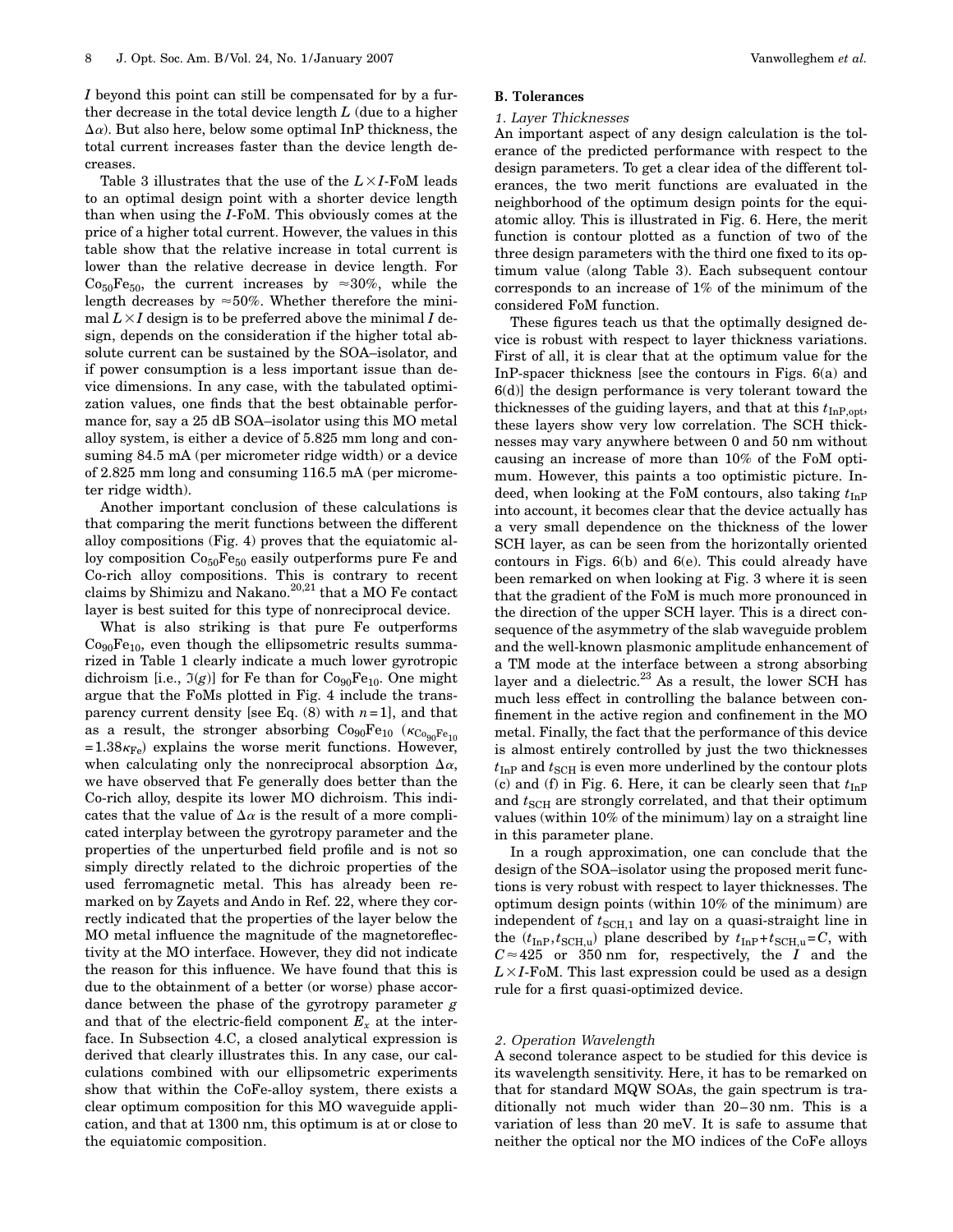

Fig. 6. Equi-FoM contours for the Co<sub>50</sub>Fe<sub>50</sub>-clad SOA isolator in the neighborhood of the optimum design point. The outer contour represents an increase of 10% of the absolute minimum value; the spacing of the contours is 1%. Subplots (a) (b), and (c) are for the *I*-FoM function and for the optimum thickness of, respectively, (a) InP layer, (b) upper SCH layer, and (c) lower guiding layer. The same applies for the subplots (d)–(f) but for the  $L \times I$  FoM.

will vary importantly over such a small energy interval. If we hypothetically assume a homogeneous gain [given by the empirical relationship of Eq. (3)] over a 25 nm wide wavelength window at around 1300 nm and recalculate, for these wavelengths, the FoMs of Eq. (9) with the optimized layer structure at 1300 nm, an increase of less than 5% of the FoM is found. This indicates that the optimization calculation is also very robust with respect to wavelength.

#### *3. Metal Indices*

A final tolerance aspect to be studied is the influence of the uncertainties on the experimentally determined MO parameters. While standard ellipsometry easily achieves accuracies of just a few percent on the optical indices, an accuracy of  $\sim$ 10% is more common for the MO constants. If we can safely assume that the optical constants are correct, then the influence of variations in the value of the MO index can be very easily studied in our perturbation model since the perturbation integral of Eq. (4) does not have to be re-evaluated. This is because it is assumed that the MO perturbation is constant throughout the metal. The nonreciprocal absorption shift can be written as

 $\Delta \alpha = \Re(gA),$ 

with

$$
A = -\frac{4k_0}{Z_{\text{vac}}} \frac{\int_{\text{metal}} E_x^{(0)} E_z^{(0)} dx}{\int E_x^{(0)} H_y^{(0)} dx},
$$
(10)

with  $k_0=2\pi/\lambda$ . In this equation, the variable *A* only depends on unperturbed waveguide modal properties. Assuming that the modal profiles have been properly normalized, the denominator of *A* will equal 2, and the complex behavior of *A* is entirely determined by the field  ${\rm integral} \int_{{\rm metal}}\! E^{(0)}_x E^{(0)}_z{\rm d}x.$  In a lossy metal-clad waveguide, the modal field profiles will exhibit a nonnegligible phase curvature in the neighborhood of and within the absorbing layer. In a transparent or a "limited-loss" slab waveguide, the phase front curvature of a TM mode is absent or very small, and the phase difference between  $E_x$  and  $E_z$ is always equal or close to  $\pi/2$ . The variable *A* would then be predominantly imaginary, and Eq. (10) teaches us that  $\Delta \alpha$  is dominated by the imaginary (dichroic) part of the gyrotropy constant,  $\mathfrak{I}(g)$ . In the present case however, the phase front curvature will be large, and  $\angle (E_x E_z) \neq \pi/2$ . This indicates that  $\Delta \alpha$  will be influenced by both the real and imaginary parts of *g*. Of course, this is a direct consequence of the fact that the MO layer has a very high optical loss, causing the important phase front curvature. All of the above is illustrated in Fig. 7 where the variations of  $\Delta \alpha$  of the  $L \times I$  design point are plotted when the gyrotropy parameter is varied between the accuracy limits of Table 1. It is clear that both  $\Re(g)$  and  $\Im(g)$  contribute to  $\Delta \alpha$  with almost the same strength (which means that  $\angle A \approx \pi/4$ ). It can thus be concluded that the tolerance of the device with respect to inaccuracies in the measured MO parameter entirely depends on the phase front curvature of the unperturbed TM mode, which in turn depends on the complex refractive index of the metal and the ensuing modal effective index. As this curvature is, in general, not negligible in a metal-clad waveguide, it can be said that the relative uncertainty on the device perfor-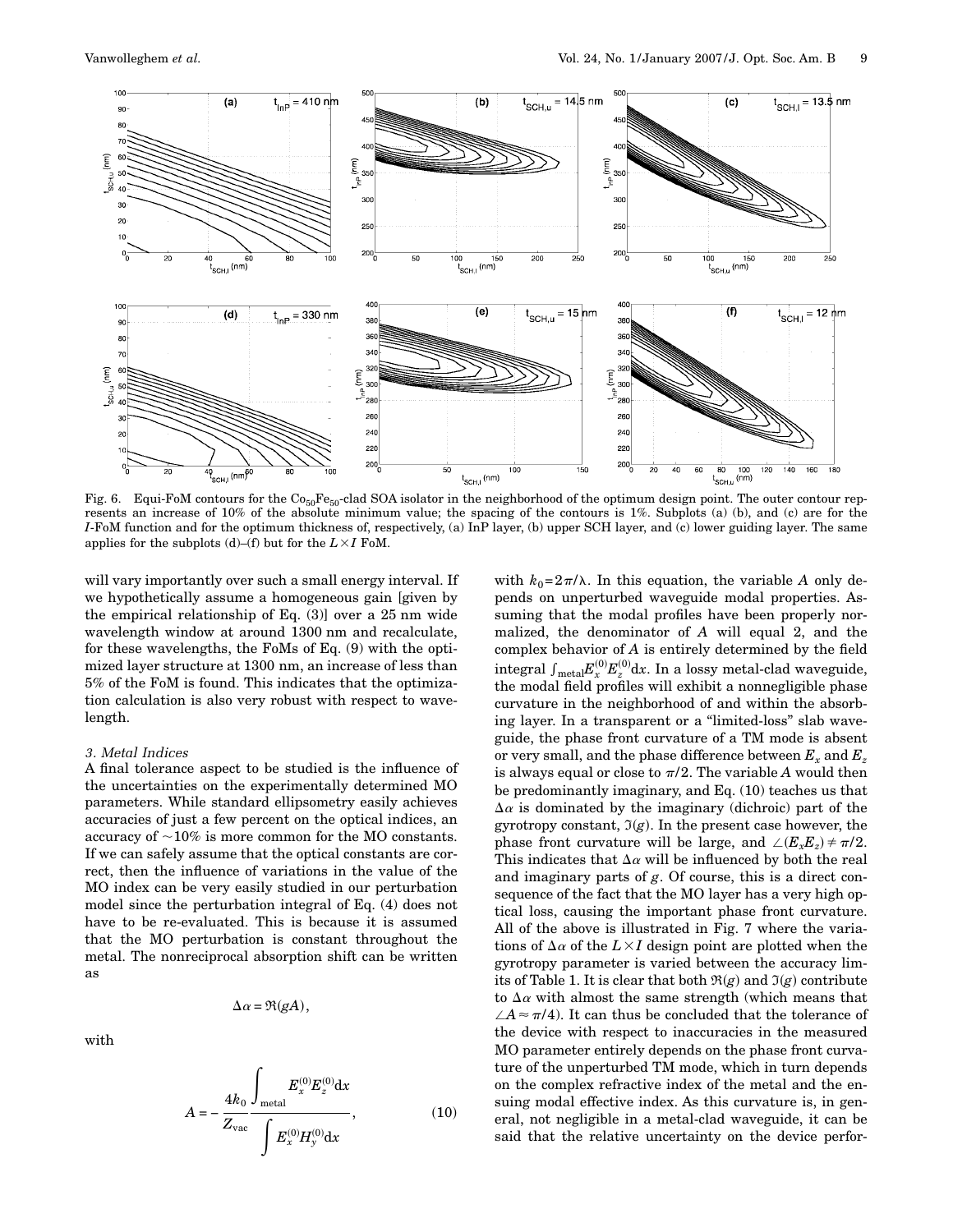

Fig. 7. Variations of the nonreciprocal absorption shift (in 1/cm) in terms of the measurement accuracy of the dichroic part of the gyrotropy parameter of  $Co_{50}Fe_{50}$  and for different values of  $\Re(g)$ (see Table 1). The black dot indicates the optimum  $L \times I$  design point obtained with the values of Table 1.

mance will never be higher than the highest relative uncertainty on either  $\Re(g)$  or  $\Im(g)$ .

If we take this analysis one step further, an analytical expression can be derived that indicates what fundamentally limits the nonreciprocal absorption effect in this MO metal-clad slab waveguide. Equation (10) makes clear that  $\Delta \alpha$  is maximized when

$$
\angle(A) = \begin{cases} - \angle(g) \\ \pi - \angle(g) \end{cases} . \tag{11}
$$

If it is assumed that the unperturbed TM modal profiles are adequately normalized  $(\int \! E^{(0)}_x \! H^{(0)}_y \! {\rm d}x \! = \! 2),$  then the complex behavior of *A* is determined by the field integral  $\int_{\text{metal}}\! E_{_X}^{(0)}E_{_Z}^{(0)} \text{d}x.$  For a slab waveguide, this integral can be very easily evaluated. Indeed, within a homogeneous region, the Maxwell divergence equation  $\nabla \cdot (\epsilon \mathbf{E}^{(0)}) = 0$  allows us to write for a TM mode,

$$
E_z^{(0)} = \frac{-j}{k_0 n_{\text{eff}}} \frac{\mathrm{d}E_x^{(0)}}{\mathrm{d}x}.
$$
 (12)

Using Eq. (12) and assuming that the metal is sufficiently thick to be optically opaque, the field integral evaluates to

$$
\int_{\text{metal}} E_x^{(0)} E_z^{(0)} dx = \frac{-j}{2k_0 n_{\text{eff}}} \int_{\text{metal}} \frac{d(E_x^{(0)})^2}{dx} dx
$$

$$
= \frac{j}{2k_0 n_{\text{eff}}} (E_x^{(0)})^2 (x_{m+}), \tag{13}
$$

with  $x_{m+}$  as the *x* coordinate infinitesimally above the metal interface. So that finally [using Eq. (10)], the phase angle of *A* is given by

$$
\angle A = \angle \left( \frac{-j}{Z_{\text{vac}} n_{\text{eff}}} (E_x^{(0)})^2 (x_{m+}) \right) \approx -\frac{\pi}{2} + 2 \angle E_x^{(0)} (x_{m+}),
$$
\n(14)

where the last approximation refers to the fact that the imaginary part of the effective index of the guided mode is much smaller than its real part so that its phase angle is quasi-zero. Using this result, Eq. (10) then reduces to

$$
\Delta \alpha = \frac{|g||E_x^{(0)}(x_{m+})|^2}{Z_{\text{vac}}|n_{\text{eff}}|} \sin(\angle g + 2 \angle E_x^{(0)}(x_{m+})), \quad (15)
$$

which maximizes when  $\angle E_x^{(0)}(x_{m+}) = \pi/4 - \frac{1}{2}\angle g + m\pi/2$  and annulates when  $\angle E_x^{(0)}(x_{m+}) = m\pi/2 - \frac{1}{2}\angle g$ . This last form for the nonreciprocal absorption shift indicates very clearly that in order to get an optimal isolation effect in this type of device, there are three factors that have to work in unison: (1) the amplitude of the gyrotropy  $|g|$  has to be as high as possible, (2) the amplitude of the *x* component of the electric field of the unperturbed mode at the metal interface has to be as high as possible, and (3) the phase angle of this component (or thus the phase front curvature) at this interface has to show a good specific relationship with the gyrotropy phase angle,  $\angle g$ .

In particular, this last condition limits the possible performance of the device. Contrary to physical intuition, it is not sufficient to have a MO metal available with very strong MO effects. The impact of the presence of the metal on the guided modal properties through its isotropic parameters is almost as influential on the device performance. And not primordially because it will cause modal absorption that has to be compensated for, but in the first place, through its influence on the amplitude of the electric field at the metal interface and its phase curvature. It is because of the above-described effects that, for example, the Co-rich alloy  $Co<sub>90</sub>Fe<sub>10</sub>$  causes a smaller nonreciprocal absorption effect than pure Fe, even though  $|g_{\text{CogoFe}_{10}}|=1.25|g_{\text{Fe}}|$ .

The influence of the real and imaginary parts of the metal refractive index on the phase front curvature and the amplitude of the electric field at the metal interface is not so straightforward to classify. It is clear that these influences will, among others, be heavily dominated by the surface-plasmon-polariton effects taking place at the semiconductor–MO metal interface, and these are influenced both by the ratio of the real and imaginary parts of the metal refractive index and by their magnitude. Work is underway to study these effects in more detail. In any case, this section has made it abundantly clear that the nonreciprocity effects in ferromagnetic metal-clad waveguides is influenced by much more than just the gyrotropy constant. There are extra subtleties involved also caused by the isotropic constants of the metal. This was previously qualitatively noted by Zayets and Ando,<sup>22</sup> and with our derived Eq. (15), this can now also be quantified.

#### **C. Possible Improvements**

In this final subsection, we would like to point out some possible directions for improvement of the device behavior. Still it needs to be underlined that the performance of the device presented here is well within the limits of what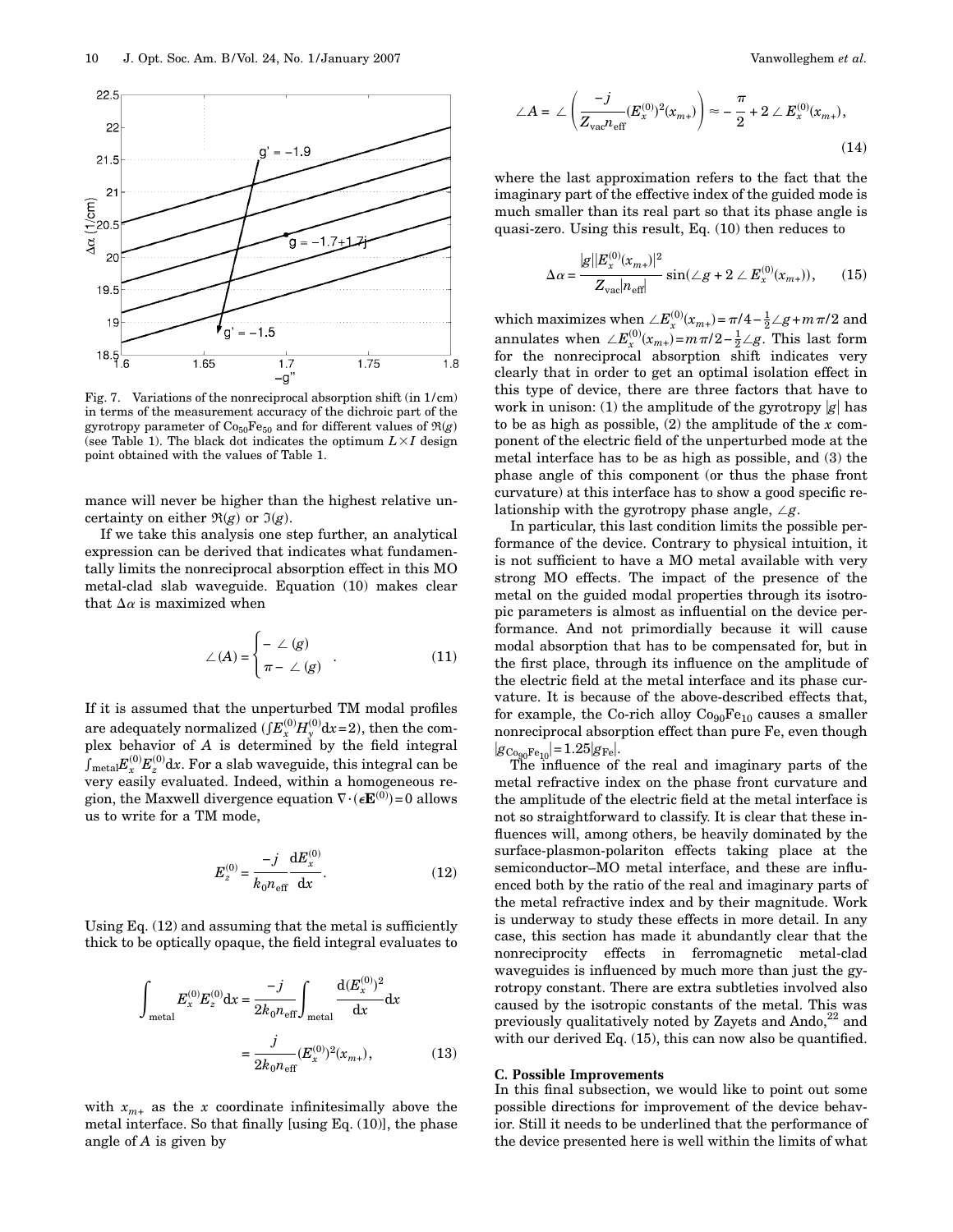is practically acceptable and, moreover, has also been confirmed experimentally by our coauthors.<sup>7</sup>

First of all, it is not entirely clear whether the concept can profit from using a higher number of QWs. Up till now, this number has always been limited to nine. It has been assessed that a lower number of wells decreases the optical confinement too much to achieve reasonable operation current levels. A higher number of wells might allow for smaller thicknesses for the InP spacer and hence higher  $\Delta \alpha$ . However, as the number of wells increases, the MQW transparency current density also scales along while the increase in optical TM MQW confinement will show a sublinear increase. At the same time, there are experimental indications, as mentioned in Subsection 2.B, that an increasing number of wells might suffer from a reduction in internal quantum efficiency.

Second, up till now the optimization parameters have been limited to the thicknesses of the three most important layers in the structure, the spacer layer, and the two guiding layers. It has not been investigated whether a composition variation (and thus a refractive index variation) of these layers might advantageously influence the performance of the device. Again, one must remark here that the composition of these layers is not entirely a free parameter. The bandgap of the guiding layers plays a role in the quantum-mechanical problem of the carrier recombination in the QWs and thus in the gain behavior of the device. Only the composition of the spacer layer might be varied. Replacing it by a lower bandgap InP-latticematched composition will increase its refractive index and might have a profound impact on the guiding problem near the metal, possibly causing an increase of the ratio  $\Delta \alpha / J_{\rm{transport}}$ . This needs to be studied.

Finally, it should be remarked that varying the thickness of the MO metal will not bring much improvement to the device performance. It has been remarked in our previous paper<sup>8</sup> that due to an interference effect there is a maximum in  $\Delta\alpha$  when the metal thickness is varied. However, this increase is not spectacular and is also accompanied by a similar increase in needed isolator current.

# **5. CONCLUSION**

In this paper, we have given a detailed overview of our design work on a novel concept for a monolithic integrated optical waveguide isolator operating at 1.3  $\mu$ m. The concept is based on a nonreciprocal MO Kerr effect-based absorption shift of the guided TM modes when a standard InP-based waveguide is clad by a transversely magnetized ferromagnetic metal layer. By using an active SOA layout for the waveguide and using the ferromagnetic metal also as an ohmic *p*-type contact for the underlying SOA structure, the optical losses of the guided TM mode caused by the metal layer can be compensated for in one propagation direction, while net loss remains for the opposite propagation direction. We have presented an optimization method of the transversal layer structure that is based on the introduction of two merit functions, minimal current consumption or minimal product of device length and current consumption. This optimization strategy has been used to study a CoFe-clad version of the proposed SOA–isolator. The conclusions of these optimization designs are threefold. (1) Within the CoFe alloy system, the equiatomic  $Co<sub>50</sub>Fe<sub>50</sub>$  composition strongly outperforms the other compositions. (2) The optimal design is very robust with respect to variations of layer thickness and wavelength. And the accuracy of the predicted performance (in terms of uncertainties in the MO parameters) is at least better than the lowest accuracy of the complex parts of *g*. (3) This isolator concept with the layer structure of Table 2 can, when optimized along this procedure, provide practical isolation performance for 1300 nm applications with acceptable device parameters (25 dB isolation, 2.825 mm long, and consuming  $116.5 \text{ mA}/\mu\text{m}$ ridge width).

Finally, a new analytical insight has been gained in how the MO nonreciprocal absorption shift in this device is governed by an interplay between both the complex gyrotropy constant and the complex refractive index of the used ferromagnetic metal. This is an important theoretical assessment as it was previously believed that the device performance only depends on the dichroic part of the gyrotropy constant and the optical absorption of the MO metal. This improved insight will be useful in identifying other even more suitable MO materials for this application.

## **ACKNOWLEDGMENTS**

This work has been performed within the framework of an European IST research project, IST-ISOLASER. The authors thank B. Dagens and J. Decobert of Alcatel Thales III–V Laboratory, France for their work on the development of the tensile-strained InAlGaAs MQW material. P. Bienstman of the Department of Information Technology (INTEC) at Ghent University, Belgium is acknowledged for his continuous effort in developing the photonic modeling framework CAMFR and making it freely available.

M. Vanwolleghem's e-mail address is mathias.vanwolleghem@ief.u-psud.fr.

## **REFERENCES**

- 1. H. Dötsch, N. Bahlmann, O. Zhuromskyy, M. Hammer, L. Wilkens, R. Gerhardt, P. Hertel, and A. F. Popkov, "Applications of magneto-optical waveguides in integrated optics: review," J. Opt. Soc. Am. B **22**, 240–253 (2005).
- 2. H. Yokoi, T. Mizumoto, N. Shinjo, N. Futakuchi, and Y. Nakano, "Demonstration of an optical isolator with a semiconductor guiding layer that was obtained by use of a nonreciprocal phase shift," Appl. Opt. **39**, 6158–6164 (2000).
- W. Zaets and K. Ando, "Optical waveguide isolator based on nonreciprocal loss/gain of amplifier covered by ferromagnetic layer," IEEE Photon. Technol. Lett. **11**, 1012–1014 (1999).
- 4. M. Takenaka and Y. Nakano, "Proposal of a novel semiconductor optical waveguide isolator," in *Proceedings of the 11th International Conference on Indium Phosphide and Related Materials* (IEEE, 1999), pp. 298–292.
- 5. J. M. Hammer, J. H. Abeles, and D. J. Channin, "Polycrystalline-metal-ferromagnetic optical waveguide isolator (POWI) for monolithic-integration with diode-laser devices," IEEE Photon. Technol. Lett. **9**, 631–633 (1997).
- 6. M. Vanwolleghem, W. Van Parys, D. Van Thourhout, R. Baets, F. Lelarge, O. Gauthier-Lafaye, B. Thedrez, R.